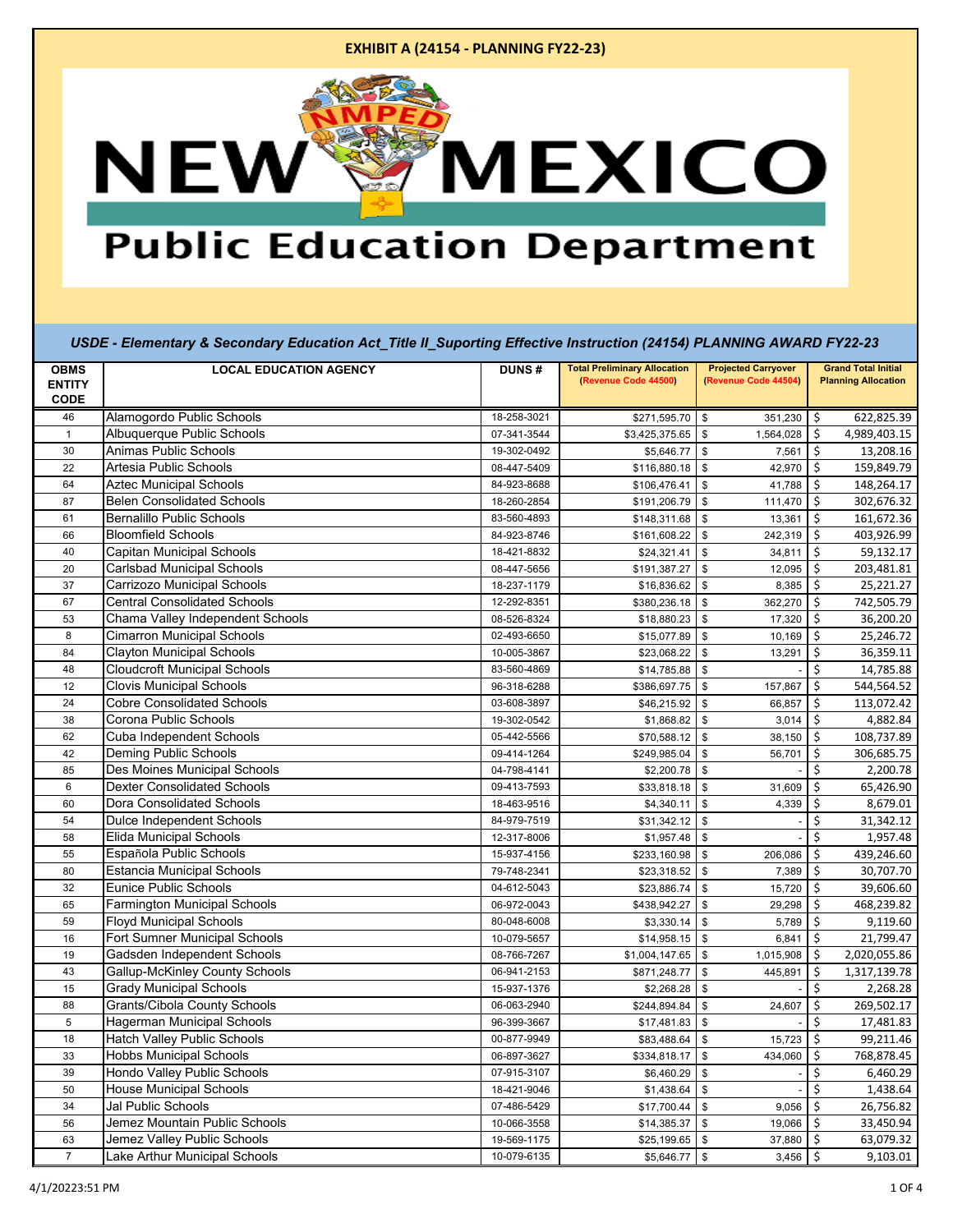| <b>OBMS</b>                  | <b>LOCAL EDUCATION AGENCY</b>              | <b>DUNS#</b> | <b>Total Preliminary Allocation</b><br>(Revenue Code 44500) | <b>Projected Carryover</b><br>(Revenue Code 44504) | <b>Grand Total Initial</b><br><b>Planning Allocation</b> |
|------------------------------|--------------------------------------------|--------------|-------------------------------------------------------------|----------------------------------------------------|----------------------------------------------------------|
| <b>ENTITY</b><br><b>CODE</b> |                                            |              |                                                             |                                                    |                                                          |
| 17                           | Las Cruces Public Schools                  | 09-413-8740  | \$1,121,571.59                                              | \$<br>243,271                                      | \$<br>1,364,842.12                                       |
| 69                           | Las Vegas City Public Schools              | 10-005-3990  | \$70,004.17                                                 | $\mathbf{\$}$<br>75,321                            | \$<br>145,324.89                                         |
| 51                           | <b>Logan Municipal Schools</b>             | 10-278-4170  | \$7,829.42                                                  | \$<br>5,969                                        | \$<br>13,798.63                                          |
| 29                           | <b>Lordsburg Municipal Schools</b>         | 09-413-5670  | \$31,007.70                                                 | $\mathfrak s$<br>9,513                             | \$<br>40,520.43                                          |
| 41                           | Los Alamos Public Schools                  | 07-338-7409  | \$39,493.28                                                 | \$<br>39,088                                       | 78,581.15<br>\$                                          |
| 86                           | Los Lunas Public Schools                   | 08-146-6427  | \$332,037.74                                                | $\mathfrak s$<br>107,095                           | Ŝ.<br>439,132.89                                         |
| 21                           | <b>Loving Municipal Schools</b>            | 10-060-5997  | \$9,667.53                                                  | $\mathfrak s$<br>7,147                             | \$<br>16,814.74                                          |
| 31                           | <b>Lovington Municipal Schools</b>         | 12-351-4762  | \$111,347.97                                                | $\mathbb S$<br>47,285                              | \$<br>158,632.86                                         |
| 75                           | Magdalena Municipal Schools                | 07-645-1756  | \$45,400.82                                                 | 40,694<br>\$                                       | \$<br>86,094.97                                          |
| 11                           | <b>Maxwell Municipal Schools</b>           | 10-005-4055  | \$1,941.36                                                  |                                                    | 1,941.36<br>\$.                                          |
| 14                           | <b>Melrose Municipal Schools</b>           | 10-060-6003  | \$6,125.31                                                  | \$<br>4,953                                        | \$<br>11,078.26                                          |
| 78                           | Mesa Vista Consolidated Schools            | 05-821-1590  | \$15,075.06                                                 | \$<br>11,003                                       | \$<br>26,078.24                                          |
| 44                           | Mora Independent Schools                   | 09-414-3401  | \$19,089.71                                                 | \$<br>27,672                                       | 46,761.69<br>\$                                          |
| 81                           | Moriarty-Edgewood School District          | 01-122-4219  | \$110,644.01                                                | 52,789<br>\$                                       | 163,432.58<br>\$                                         |
| 28                           | <b>Mosquero Municipal Schools</b>          | 10-066-3608  | \$592.89                                                    | $\mathfrak s$                                      | Ś.<br>592.89                                             |
| 82                           | Mountainair Public Schools                 | 12-361-3127  | \$14,817.60                                                 | $\mathfrak s$<br>17,515                            | \$<br>32,332.50                                          |
| 70                           | Pecos Independent School District          | 05-494-0481  | \$22,034.78                                                 | $\mathbf{\$}$<br>27,380                            | Ś<br>49,414.91                                           |
| 77                           | Peñasco Independent Schools                | 79-937-8146  | \$24,205.87                                                 | \$<br>20,576                                       | \$<br>44,781.66                                          |
| 72                           | Pojoaque Valley Public Schools             | 08-195-9579  | \$47,865.56                                                 | $$\mathbb{S}$$<br>72,173                           | Ŝ.<br>120,038.62                                         |
| 57                           | <b>Portales Municipal Schools</b>          | 12-361-1816  | \$127,283.00                                                | \$<br>43,763                                       | \$<br>171,045.99                                         |
| 3                            | Quemado Independent Schools                | 01-682-0532  | \$8,976.40                                                  | \$<br>15,231                                       | \$<br>24,207.32                                          |
| 79                           | Questa Independent Schools                 | 86-767-6298  | \$19,429.59                                                 | \$<br>40,836                                       | \$<br>60,266.00                                          |
| 9                            | Raton Public Schools                       | 12-296-2160  | \$43,590.88                                                 | \$<br>11,134                                       | 54,724.44<br>\$                                          |
| $\overline{2}$               | Reserve Independent Schools                | 12-75-71342  | \$10,604.94                                                 | \$<br>8,072                                        | \$<br>18,676.52                                          |
| 83                           | Rio Rancho Public Schools                  | 83-560-4810  | \$404,753.16                                                | \$<br>265,047                                      | 669,799.92<br>\$                                         |
| $\overline{4}$               | Roswell Independent Schools                | 07-138-5249  | \$431,570.19                                                | $\mathbf{\$}$<br>124,087                           | Ś<br>555,657.60                                          |
| 27                           | <b>Roy Municipal Schools</b>               | 12-334-4574  | \$673.48                                                    |                                                    | Ś<br>673.48                                              |
| 36                           | Ruidoso Municipal Schools                  | 10-155-4744  | \$68,783.79                                                 | \$<br>74,684.26                                    | Ś.<br>143,468.05                                         |
| 52                           | San Jon Municipal Schools                  | 10-060-6029  | \$3,291.35                                                  | \$<br>4,582                                        | \$<br>7,873.69                                           |
| 71                           | Santa Fe Public Schools                    | 09-714-4281  | \$414,396.65                                                | \$<br>155,288                                      | \$<br>569,684.65                                         |
| 25                           | Santa Rosa Consolidated Schools            | 03-612-5920  | \$25,711.07                                                 | \$<br>11,410                                       | \$<br>37,120.70                                          |
| 23                           | <b>Silver Consolidated School District</b> | 78-047-0423  | \$120,254.06                                                | 101,633<br>\$                                      | 221,886.91<br>\$                                         |
| 74                           | Socorro Consolidated Schools               | 04-070-5303  | \$95,965.15                                                 | $$\mathbb{S}$$<br>35,258                           | \$<br>131,222.99                                         |
| 10                           | Springer Municipal Schools                 | 18-262-0369  | \$9,570.80                                                  | \$<br>6,490                                        | \$<br>16,060.99                                          |
| 76                           | <b>Taos Municipal Schools</b>              | 19-329-1002  | \$106,405.02                                                | $\mathbf{\hat{s}}$<br>15,065                       | $\mathsf{\hat{S}}$<br>121,470.46                         |
| 35                           | <b>Tatum Municipal Schools</b>             | 10-005-4170  | \$9,059.52                                                  | \$<br>4,426                                        | \$<br>13,485.15                                          |
| 13                           | <b>Texico Municipal Schools</b>            | 18-261-9114  | \$19,937.99                                                 | \$<br>24,023                                       | 43,961.25<br>$\mathsf{\hat{S}}$                          |
| 73                           | Truth or Consequences Municipal Schools    | 10-005-4196  | \$81,897.62                                                 | \$<br>52,471                                       | 134,368.67<br>\$                                         |
| 49                           | <b>Tucumcari Public Schools</b>            | 09-414-4391  | \$60,529.86                                                 | \$<br>53,692                                       | \$<br>114,221.40                                         |
| 47                           | <b>Tularosa Municipal Schools</b>          | 10-837-6617  | \$72,756.61                                                 | $\mathfrak s$<br>12,101                            | \$<br>84,857.11                                          |
| 26                           | Vaughn Municipal Schools                   | 10-005-4220  | \$9,087.22                                                  | \$<br>4,214                                        | \$<br>13,301.21                                          |
| 45                           | Wagon Mound Public Schools                 | 10-005-4238  | \$6,477.41                                                  | $\mathfrak s$<br>12,853                            | 19,330.02<br>S.                                          |
| 68                           | West Las Vegas Public Schools              | 06-942-2491  | \$83,951.09                                                 | \$<br>11,779                                       | 95,729.64<br>\$                                          |
| 89                           | Zuni Public School District                | 10-504-2907  | \$102,733.81                                                | \$<br>53,827                                       | Ś<br>156,561.11                                          |
|                              | <b>STATE CHARTERS</b>                      |              |                                                             |                                                    |                                                          |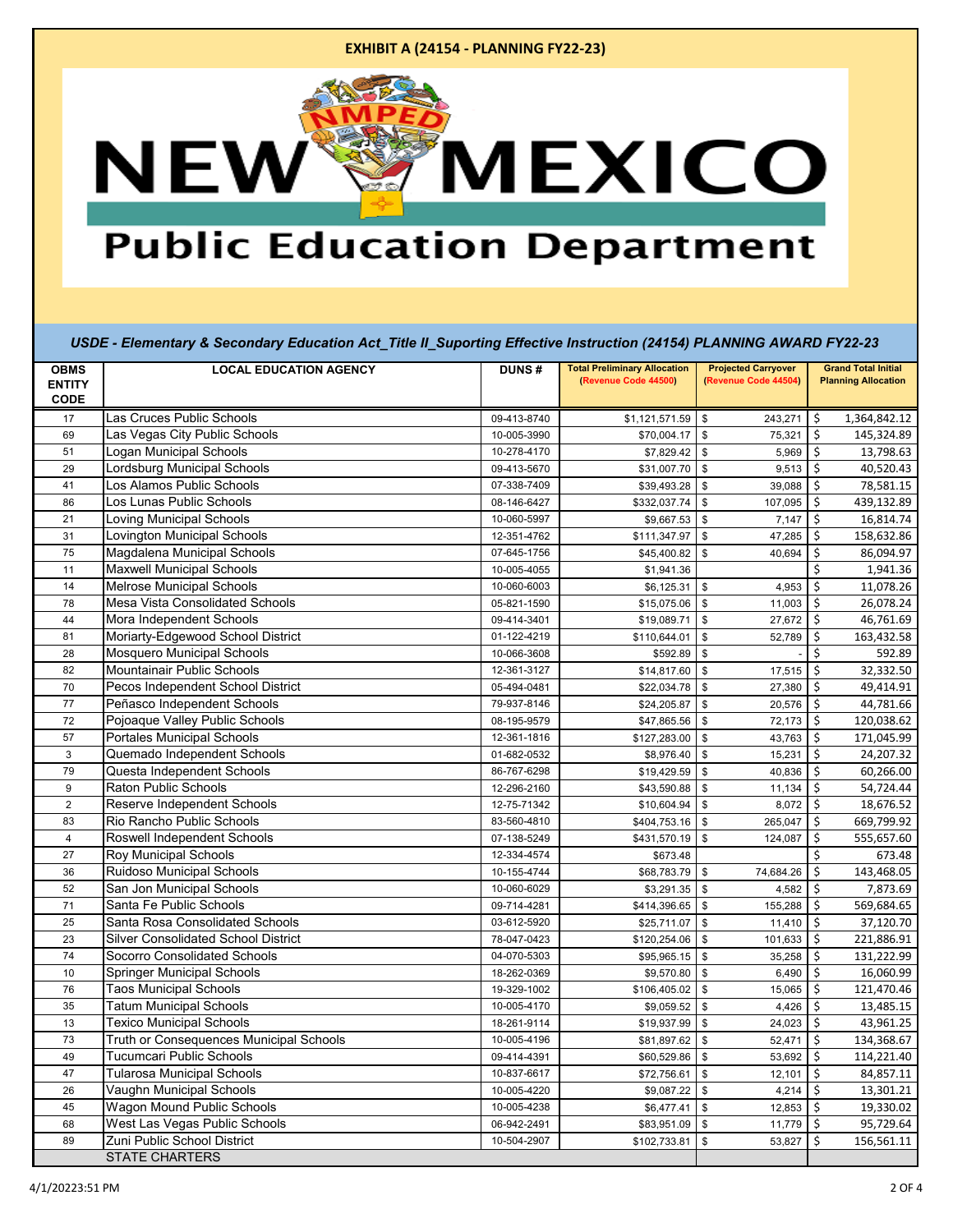| <b>OBMS</b><br><b>ENTITY</b> | <b>LOCAL EDUCATION AGENCY</b>                                | <b>DUNS#</b> | <b>Total Preliminary Allocation</b><br>(Revenue Code 44500) | <b>Projected Carryover</b><br>(Revenue Code 44504) | <b>Grand Total Initial</b><br><b>Planning Allocation</b> |
|------------------------------|--------------------------------------------------------------|--------------|-------------------------------------------------------------|----------------------------------------------------|----------------------------------------------------------|
| <b>CODE</b>                  |                                                              |              |                                                             |                                                    |                                                          |
| 580-001                      | 21st Century Public Academy                                  | 06-603-3031  | \$14,320.30                                                 | \$<br>10,499                                       | \$<br>24,818.82                                          |
| 579-001                      | <b>ACES Technical Charter School</b>                         | 11-720-9902  | \$2,337.81                                                  | $\mathfrak s$                                      | Ś<br>2,337.81                                            |
| 528-001                      | Albuquerque Bilingual Academy                                | 01-594-6921  | \$18,138.08                                                 | \$<br>29,818                                       | \$<br>47,955.83                                          |
| 574-001                      | Albuquerque Collegiate Charter School                        | 08-120-1500  | \$8,205.52                                                  | \$<br>6,756                                        | \$<br>14,961.04                                          |
| 524-001                      | AIMS @ UNM                                                   | 96-759-4388  | \$4,844.13                                                  | \$<br>8,619                                        | \$<br>13,463.06                                          |
| 516-001                      | Albuquerque School of Excellence                             | 96-438-5368  | \$32,401.56                                                 | $\,$<br>46,387                                     | \$<br>78,788.70                                          |
| 517-001                      | Albuquerque Sign Language Academy (The)                      | 96-259-6008  | \$4,687.01                                                  | \$                                                 | \$<br>4,687.01                                           |
| 532-001                      | Aldo Leopold High School                                     | 82-586-2134  | \$5,682.69                                                  | $\mathsf{\$}$<br>11,164                            | Ś<br>16,846.86                                           |
| 511-001                      | Alma d' arte Charter High School                             | 15-834-9188  | \$4,501.53                                                  | $\mathfrak{S}$<br>5,154                            | \$<br>9,655.85                                           |
| 575-001                      | <b>Altura Preparatory School</b>                             | 08-119-9774  | \$3,920.36                                                  | \$<br>6,901                                        | \$<br>10,821.08                                          |
| 525-001                      | Amy Biehl Charter High School                                | 04-453-9596  | \$6,825.29                                                  | \$<br>8,543                                        | \$<br>15,368.52                                          |
| 520-001                      | ASK Academy (The)                                            | 02-763-1876  | \$8,733.37                                                  | \$<br>14,443                                       | 23,175.87<br>\$                                          |
| 512-001                      | Cesar Chavez Community School                                | 18-762-1888  | \$7,418.78                                                  | \$<br>8,561                                        | \$<br>15,979.44                                          |
| 562-001                      | Dzit Dit Lool School of Empowerment, Action and Perseverance | 08-015-4085  | \$2,916.52                                                  | \$<br>5,476                                        | \$<br>8,392.33                                           |
| 550-001                      | Estancia Valley Classical Academy                            | 08-025-5234  | \$16,257.88                                                 | \$<br>6,011                                        | \$<br>22,268.76                                          |
| 557-001                      | <b>Explore Academy</b>                                       | 05-466-2018  | \$20,336.13                                                 | \$<br>9,670                                        | \$<br>30,005.65                                          |
| 581-001                      | Explore Academy - Las Cruces                                 | 11-796-3225  | \$3,812.08                                                  | \$                                                 | \$<br>3,812.08                                           |
| 503-001                      | Horizon Academy West                                         | 79-372-5230  | \$12,377.91                                                 | \$                                                 | \$<br>12,377.91                                          |
| 573-001                      | Hózhó Academy                                                | 08-124-4280  | \$21,317.21                                                 | \$<br>16,269                                       | \$<br>37,586.47                                          |
| 535-001                      | J. Paul Taylor Academy                                       | 08-002-1416  | \$5,894.60                                                  | \$<br>9,274                                        | \$<br>15,168.70                                          |
| 560-001                      | La Academia Dolores Huerta                                   | 80-048-6081  | \$3,751.24                                                  | \$<br>7,237                                        | \$<br>10,988.35                                          |
| 546-001                      | La Tierra Montessori School of the Arts and Sciences         | 07-860-4652  | \$4,612.67                                                  | \$<br>3,366                                        | \$<br>7,978.53                                           |
| 567-001                      | Las Montañas Charter School                                  | 02-905-6318  | \$6,987.11                                                  | \$<br>4,515                                        | \$<br>11,502.25                                          |
| 519-001                      | <b>MASTERS Program (The)</b>                                 | 96-461-5798  | \$5,487.17                                                  | \$<br>3,485                                        | \$<br>8,972.48                                           |
| 547-001                      | <b>McCurdy Charter School</b>                                | 07-873-2212  | \$23,605.82                                                 | \$                                                 | \$<br>23,605.82                                          |
| 501-001                      | Media Arts Collaborative Charter School                      | 00-424-7970  | \$6,881.75                                                  | \$                                                 | \$<br>6,881.75                                           |
| 578-001                      | Middle College High School                                   | 03-747-5351  | \$4,161.64                                                  | \$<br>5,040                                        | \$<br>9,201.73                                           |
| 542-001                      | Mission Achievement and Success Charter School               | 08-055-1210  | \$107,034.23                                                | \$<br>47,192                                       | \$<br>154,226.11                                         |
| 564-001                      | Monte del Sol Charter School                                 | 01-474-4200  | \$9,156.03                                                  | \$<br>7,212                                        | \$<br>16,367.65                                          |
| 529-001                      | Montessori Elementary School (The)                           | 80-048-6230  | \$9,672.53                                                  | \$<br>12,795                                       | \$<br>22,467.44                                          |
| 549-001                      | New America School of Las Cruces                             | 07-919-4295  | \$5,620.34                                                  | \$<br>8,427                                        | \$<br>14,047.61                                          |
| 554-001                      | New Mexico Connections Academy                               | 07-920-1379  | \$45,127.96                                                 | \$<br>50,760                                       | \$<br>95,888.21                                          |
| 509-001                      | New Mexico School for the Arts                               | 08-055-4399  | \$5,472.64                                                  | \$<br>2,730                                        | \$<br>8,202.65                                           |
| 504-001                      | North Valley Academy                                         | 13-693-0356  | \$16,197.47                                                 | \$<br>14,307                                       | \$<br>30,504.70                                          |
| 577-001                      | Raices del Saber Xinachtli Community School                  | 11-707-1791  | \$5,098.33                                                  | $\mathsf{\$}$<br>4,119                             | \$<br>$\overline{9,}217.56$                              |
| 539-001                      | Red River Valley Charter School                              | 15-937-4347  | \$3,140.77                                                  | \$<br>4,296                                        | \$<br>7,436.91                                           |
| 570-001                      | Roots and Wings Community School                             | 83-324-3368  | \$2,413.81                                                  | \$                                                 | \$<br>2,413.81                                           |
| 563-001                      | Sandoval Academy of Bilingual Education                      | 01-561-4185  | \$6,645.53                                                  | \$<br>11,043                                       | \$<br>17,688.79                                          |
| 505-001                      | School of Dreams Academy                                     | 82-945-6487  | \$19,756.07                                                 | \$<br>29,149                                       | \$<br>48,905.38                                          |
| 568-001                      | Six Directions Indigenous Charter School                     | 00-347-2448  | \$2,600.06                                                  | \$<br>2,898                                        | \$<br>5,498.06                                           |
| 576-001                      | Solare Collegiate Charter School                             | 11-692-6037  | \$15,819.59                                                 | \$<br>9,566                                        | \$<br>25,385.46                                          |
| 515-001                      | South Valley Preparatory School                              | 96-438-4445  | \$9,814.18                                                  | \$<br>13,696                                       | 23,510.63<br>\$                                          |
| 544-001                      | Southwest Aeronautics, Mathematics, and Science Academy      | 07-843-0713  | \$6,104.88                                                  | \$<br>4,277                                        | \$<br>10,381.46                                          |
| 530-001                      | Southwest Preparatory Learning Center                        | 80-048-5851  | \$6,688.76                                                  | \$<br>3,582                                        | \$<br>10,270.55                                          |
| 531-001                      | Southwest Secondary Learning Center                          | 01-527-4280  | $$4,198.28$ \$                                              | 3,628                                              | $\boldsymbol{\mathsf{S}}$<br>7,826.16                    |